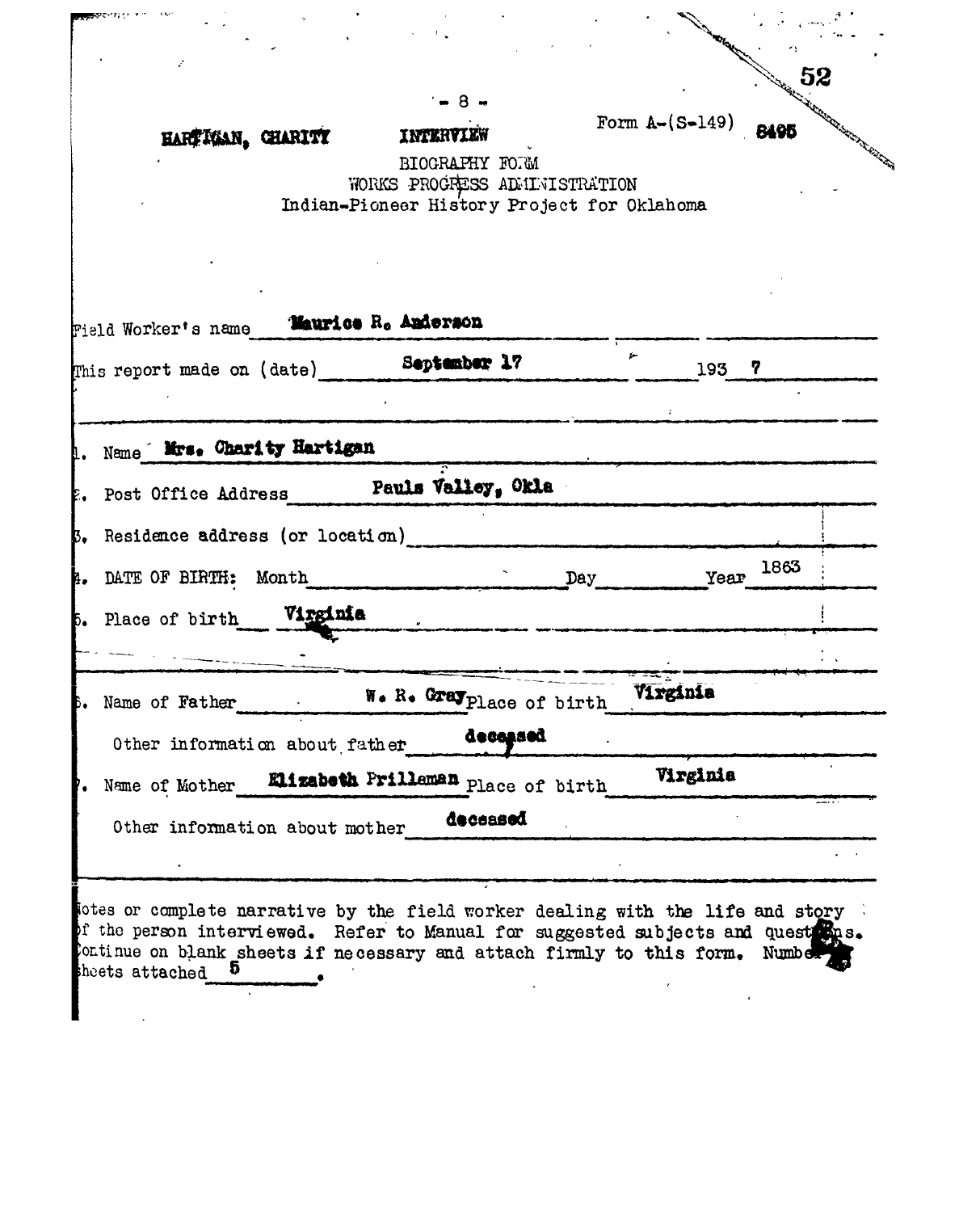### **CHABIT? IKEERVISW 6495 .**

**kauri ao R, Interviewer , September 17, 1937.**

## An interview with Mrs. Charity Hartigan, Pauls Valley. Okla.

 $Mrs.$  Charity Hartigan was born in 1863 in Virginia. I came<sup>to</sup> to the Indian Territory with my father and mother in 1879. My father settled on Wild Horse- Creek west of Fort Arbuckle in the Chickasaw Nation. We came from Texas in covered wagons working oxen. My father had two **wagons**, and worked four oxen to each wagon. My father and brother set to breaking land and getting it ready to plant corn. The first year my father raised two or three small patches of corn, and that winter all we had to live on was deer, bear meat, and corn bread. In the spring of 1880 I met a soldier from Fort Sill named James J. Hartigan and we were married. He was a private in the Fourth **Cavalry then stationed at Fort Sill \***

**\* My husband had been i n the army ten year s a t tha t time and I have heard him say the Fourth Cavalry had fought** the Indians from Mexico to the Black Hills of Dakota. After **we were married I went to kive at Fort Sill. A short while** after we were married my husband received his discharge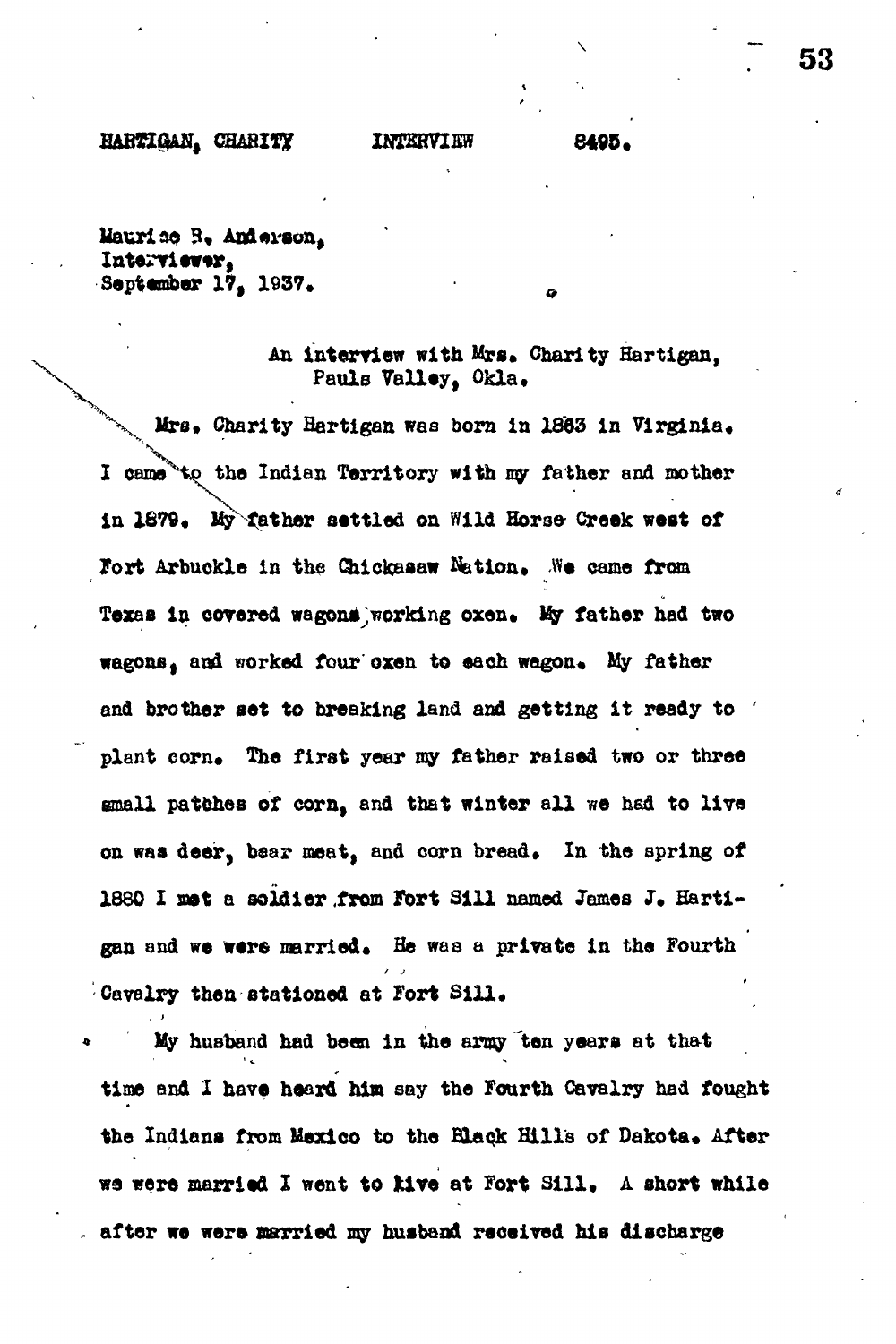### HARTIGAN, CHARITY INTERVIEW 8405.

**• 8 •**

**from the Cavalry end we started a dairy farm near** Fort Sill, on Medicine Greek. We sold milk and butter to the officers at Fort Sill. Chief Quanah Parker of the Comanche Indians was one of our best friends. Everyday or so he would come and eat with us. He was only half Comanche Indian, His mother was Cynthia Ann Parker, who was captured by the Comanche Indians and sas made the squaw of the Chief of the Comanches at that time. Quanah Parker has told me that he and his sister were the only **children his mother had, and he said his mother grieved herself to death over his father who was killed in a** fight. ' When his mother was taken from the Indians Quanah **Parker brought his family to visit us one evening and he** had a new hearse working two horses to it. My husband asked him why he bought a hearse to haul his family in, and he said because it was so shiny. Suansh Parker only had two children when I knew him, a boy and a girl. His girl took ill with some kind of disease and he took her to a **hospital in Texas but she died at the hospital\***

The Indians were friends to us. Many times my husband would be gone to the Fort to sell milk and butter **54**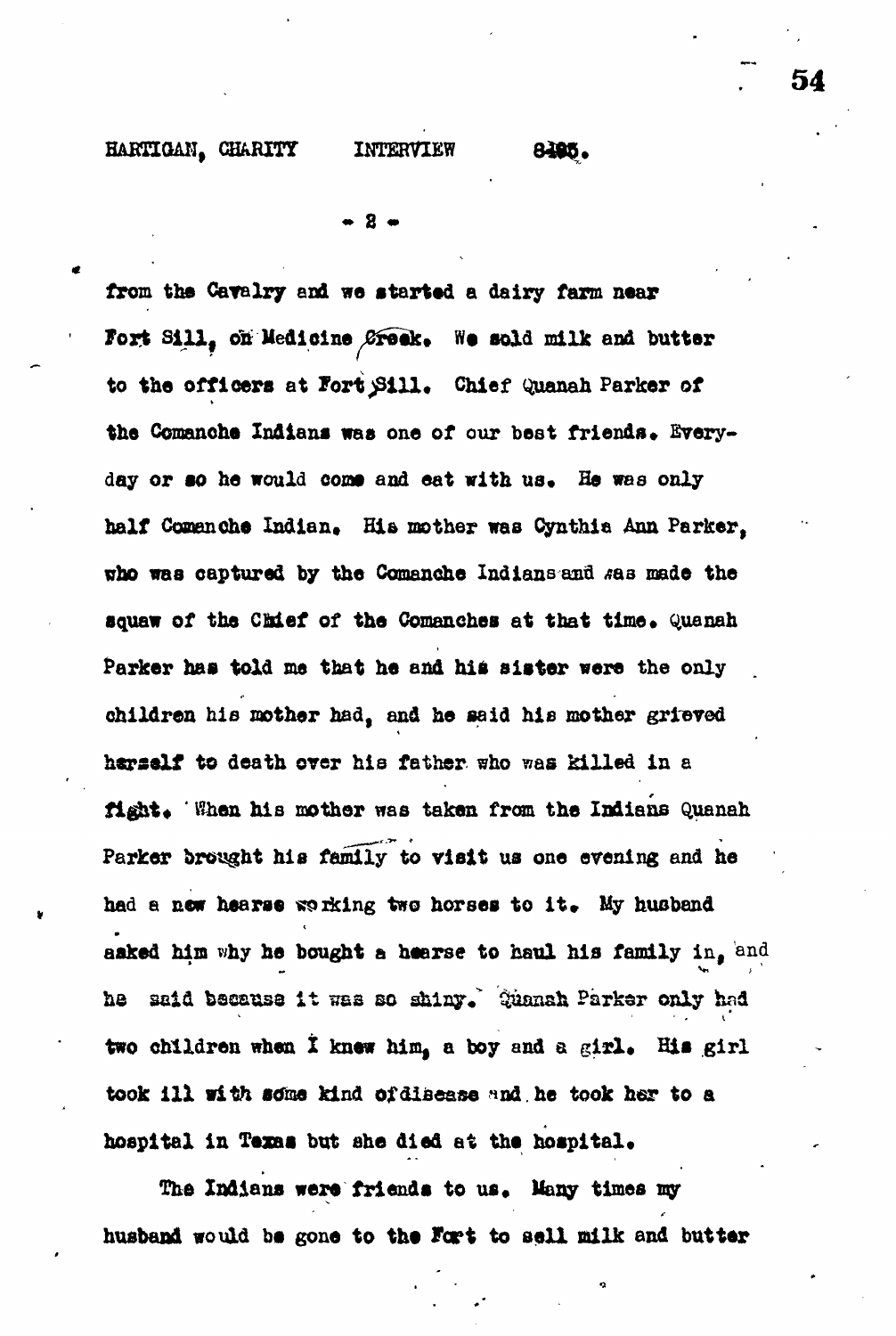# **HARTIGAN, CHARITY INTERVIEW 8495.** • 3 \*

and I would be at our home alone. Sometimes two or three of the Indian men with their faces painted and **carrying tomahawks would atop ot our house and try to** talk to me. I couldn't understand them but my husband **could, BO I would point to s bench in the yard and they would sit there and wait until my husband came home\*** When he came home they would laugh and talk and some**tines the Indians would eat with us; then away they** would go. They lived in wigwams end slept on bear and r deer skins and blankets and blankets in the middle of the middle of the middle of the middle of the middle of the  $\sim$ **wigwams they would hare a place dug out whore they built** their fires, and they had a pot or two. This was all the cooking utensils they owned. Many a time I have seen **the squaws set the pot out In front of their wigwam and** let the dogs eat out of it, and never wash it. Quanah **Parker has told us that dog meat was better than bear meat. 110AQT.** TOLRES one stms of neopens browned *chances*<sup>1</sup>. Parker we would come and eat with him and we went. He had  $\frac{1}{2}$  pot of some kind of meat cooked up,-but before time to eat I played off sick and had to be taken home. I was afraid it was dog meet. We were living on Medicine

**55**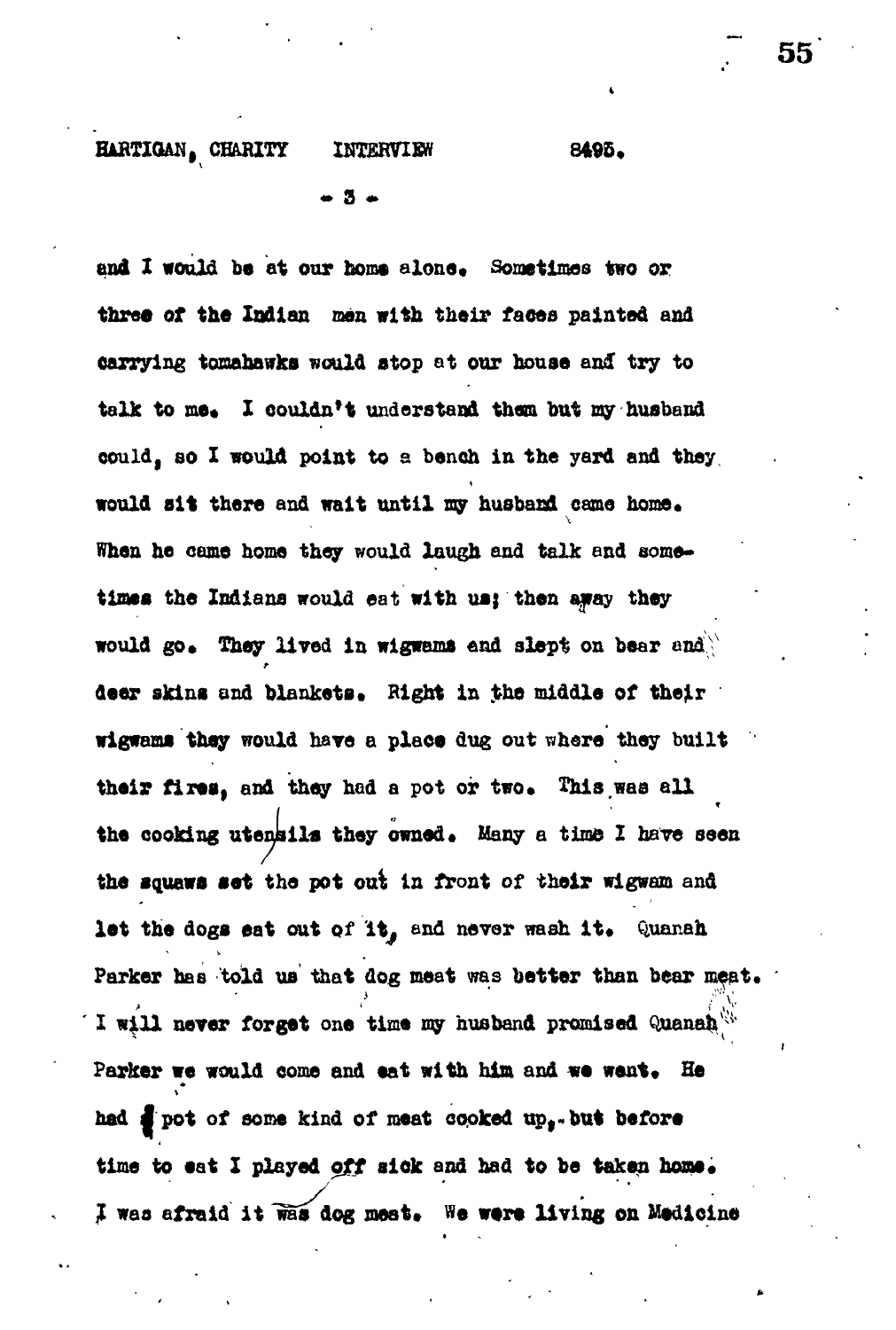**« 4 -**

**Groek near Medicine Bluff when the Comanches, Kiowas and Ctieyennes held their council meeting to see If they should** lease their land to the cattlemen. The big cattlemen **brought several steer s and put than In our pen for the** Indians so they could have a big barbecue. They danced and ate for two days and the cattlemen got the lease. That was **In 1863\*** *Ity* **husband sold out oar nilk eowa end w© went** over in the Cherokee Country, and thought we would try farming. My husband knew nothing about farming and, this didn<sup>t</sup>t suit us, so we came to Whitebead Hill in the Chickasaw **Kation where my brother, A.C. Gray ran a shoe shop.** My husband made a barber chair and opened up a barber shop in the front end of the shoe shop which my brother owned. There were two stores and a stage stand there. At that time James Rennie owned one of the stores and he was postmaster and the post office was in his store. There was a stage line running from Caddo to Fort Sill. My husband and I have traveled on this stage from Whitebead to Fort Sill. They worked four **horses<sup>f</sup> and the drivers would si t on top of the stage and the** horses would go in a trot most of the time. They hed regular **56**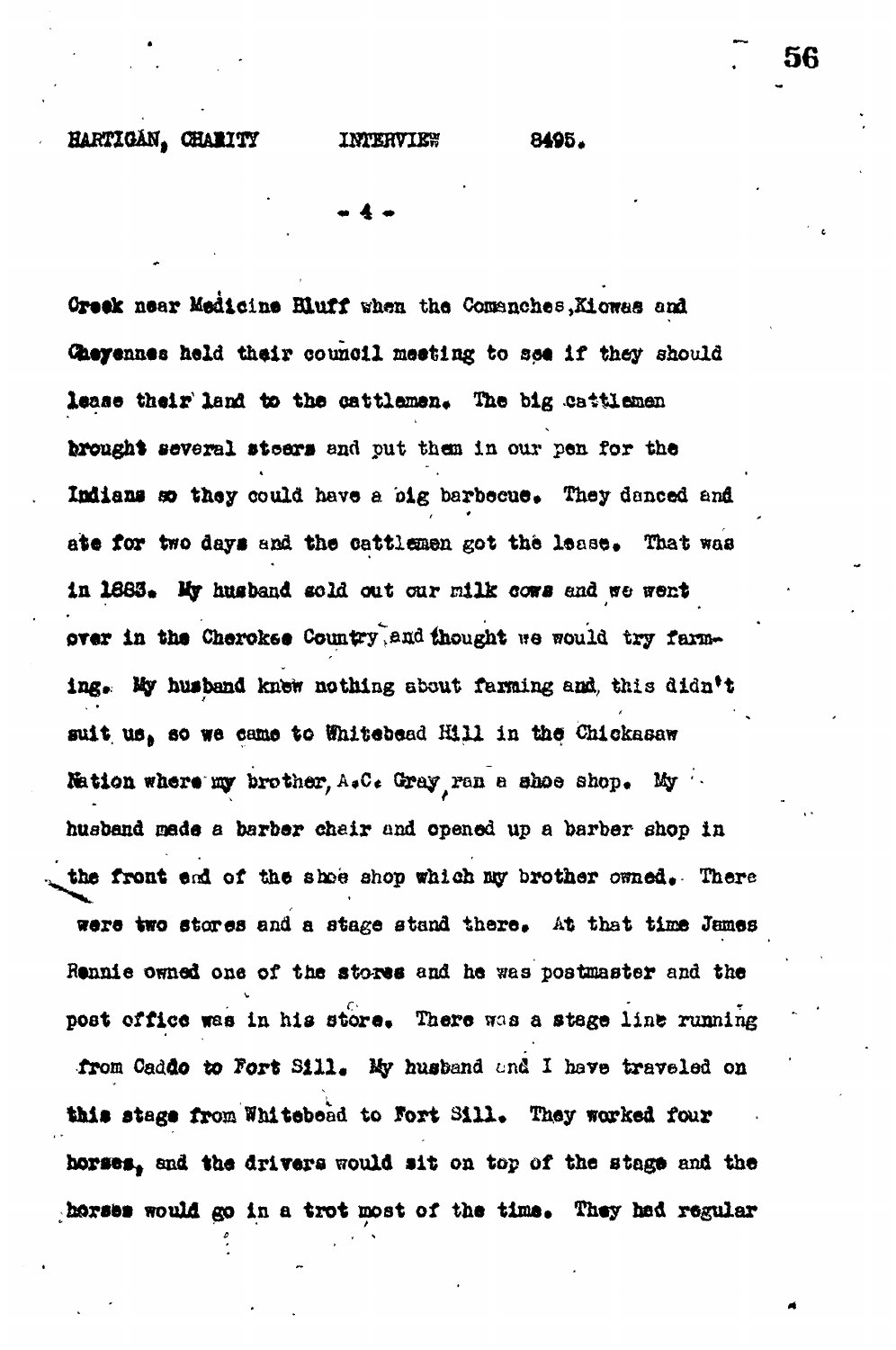**• 5 •**

stops where they would change horses. When I lived at **Fort Sill, Anadarko was called the Washita Agency.**

**tip husband was the barber at fhitebead from 1864 until he died in 1891. Before the railroad came through Pauls Valley, Whltebead was the main trading point; but after the railroad came through Pauls Valley in 1887 Whitebead went to losing out and Pauls Valley began** building up since it was on the main line of the railroad.

**X now lire, with my daughter in Pauls Valley•**